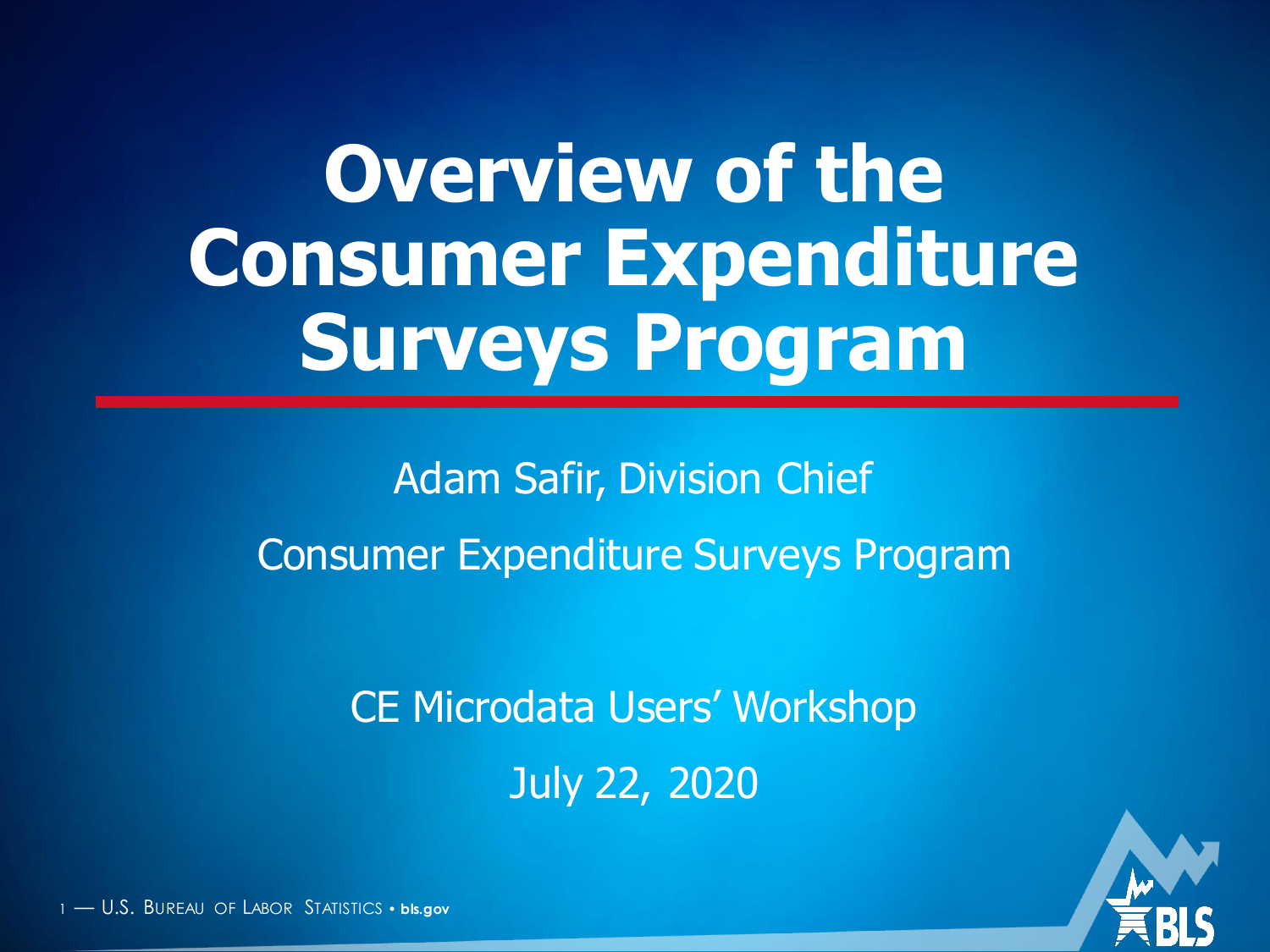### **Topics**

- 1. CE Program Overview
- 2. Annual Program Activities
- 3. CE Data Use

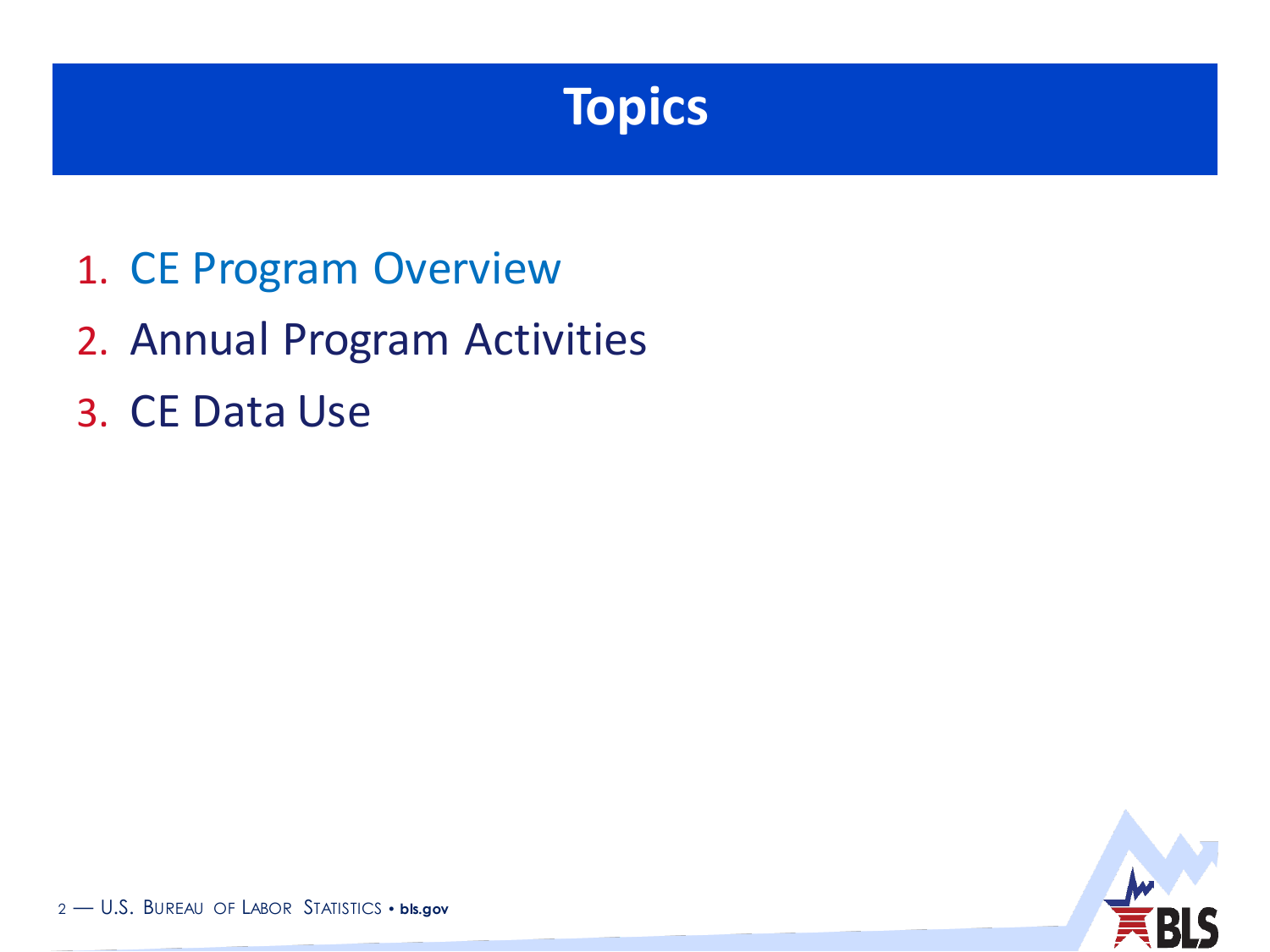### **Bureau of Labor Statistics**

#### **Overview**

- **Principal fact-finding agency for** the U.S. government in the field of labor economics
- $\blacksquare$  Established in the Department of the Interior in 1884, to collect information about employment and labor; now part of Department of Labor



NOTE: OIRA/OMB is Office of Information and Regulatory Affairs/Office of Management and Budge

#### **Core Values**

- "Just the Facts"
- **Gold standard data**
- **Transparency & confidentiality**

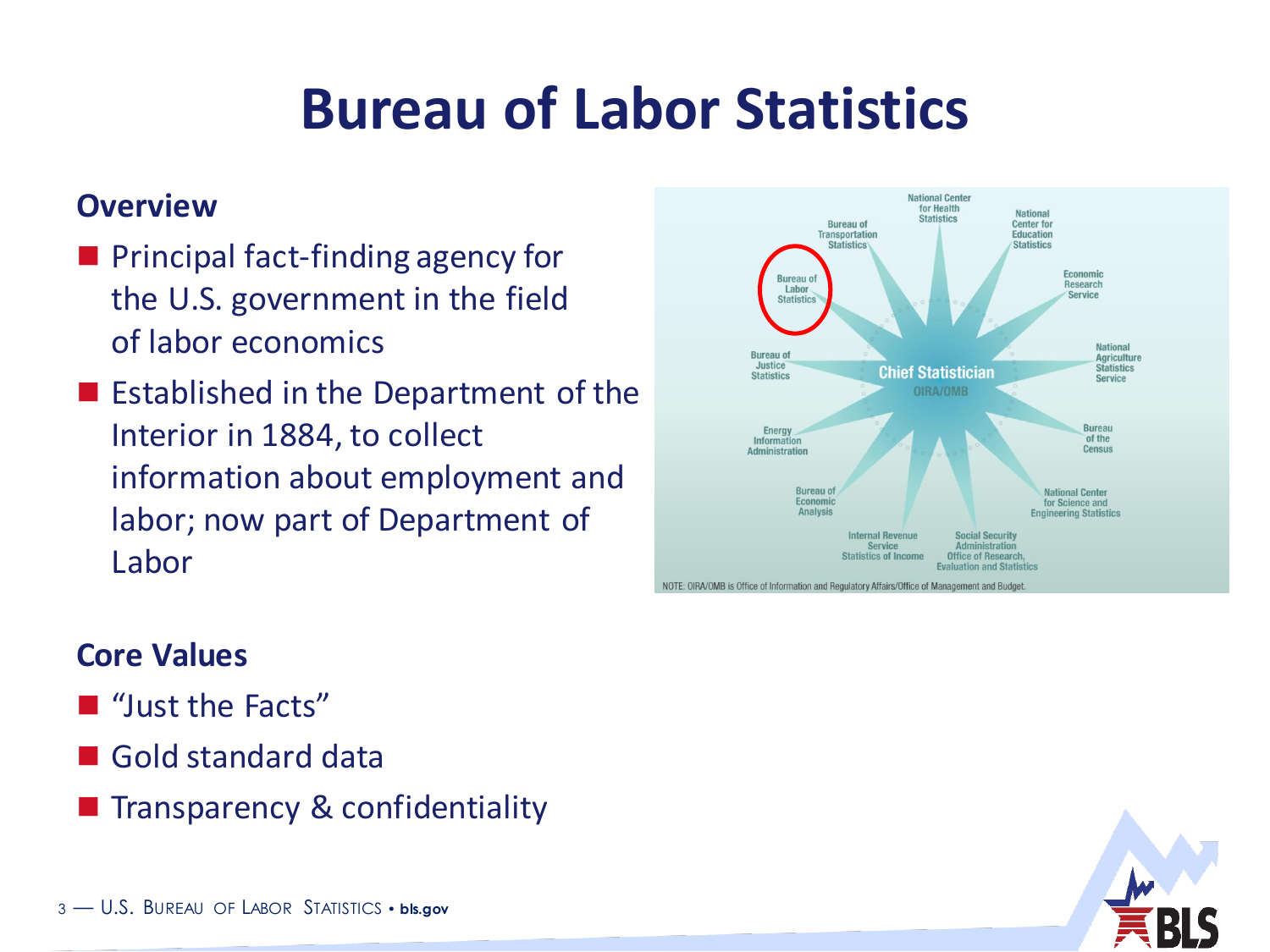### **CE Program Mission**

- The mission of the CE is to collect, process, and disseminate information that presents a statistical picture of consumer spending for the Consumer Price Index, government agencies, and private data users.
- **This mission encompasses analyzing CE data to produce** socio-economic studies of consumer spending, and providing CE data users with assistance, education, and tools for working with the data.

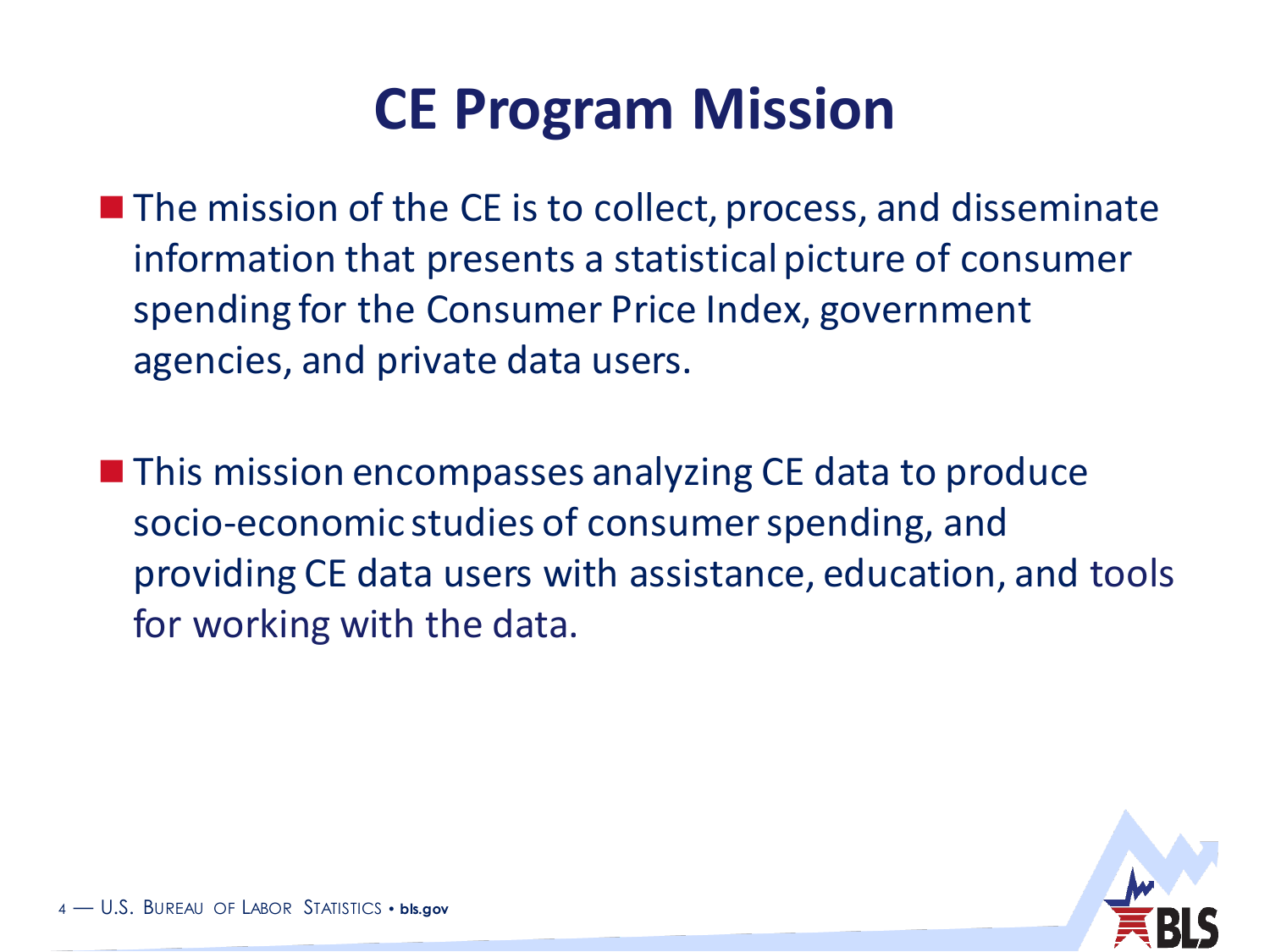### **CE Survey Overview**

- CE data consist of estimates derived from two separate surveys
- **The Quarterly Interview Survey** is designed to collect data on large and recurring expenditures that consumers can be expected to recall for a period of 3 months or longer, such as rent and utilities (approximately 6,000 interviews/quarter)
- **The Diary Survey** is designed to collect data on small, frequently purchased items, including most food and clothing (approximately 3,000 diaries/quarter)
- Together, the data from the two surveys cover the complete range of consumers' expenditures

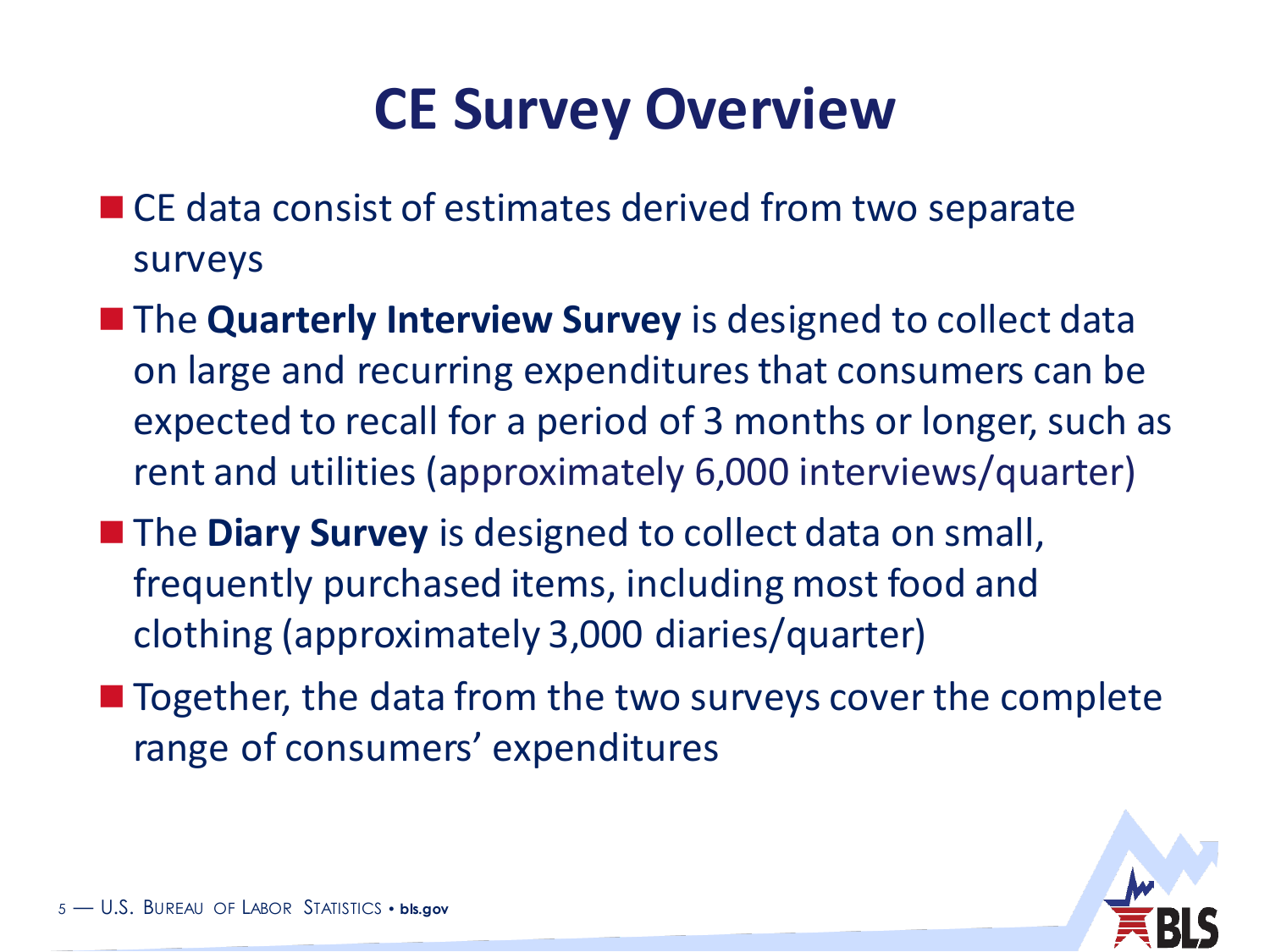### **CE Survey Overview**

- CE data are collected for BLS by the U.S. Census Bureau, from consumer units (CUs), in other words people living at one address who share living expenses (in most cases, CUs are the same as households)
- $\blacksquare$  The sample frame is a national probability sample of households designed to be representative of the U.S. civilian noninstitutionalized population
- Respondents report dollar amounts for all non-investment purchases; business expenses and reimbursements are excluded

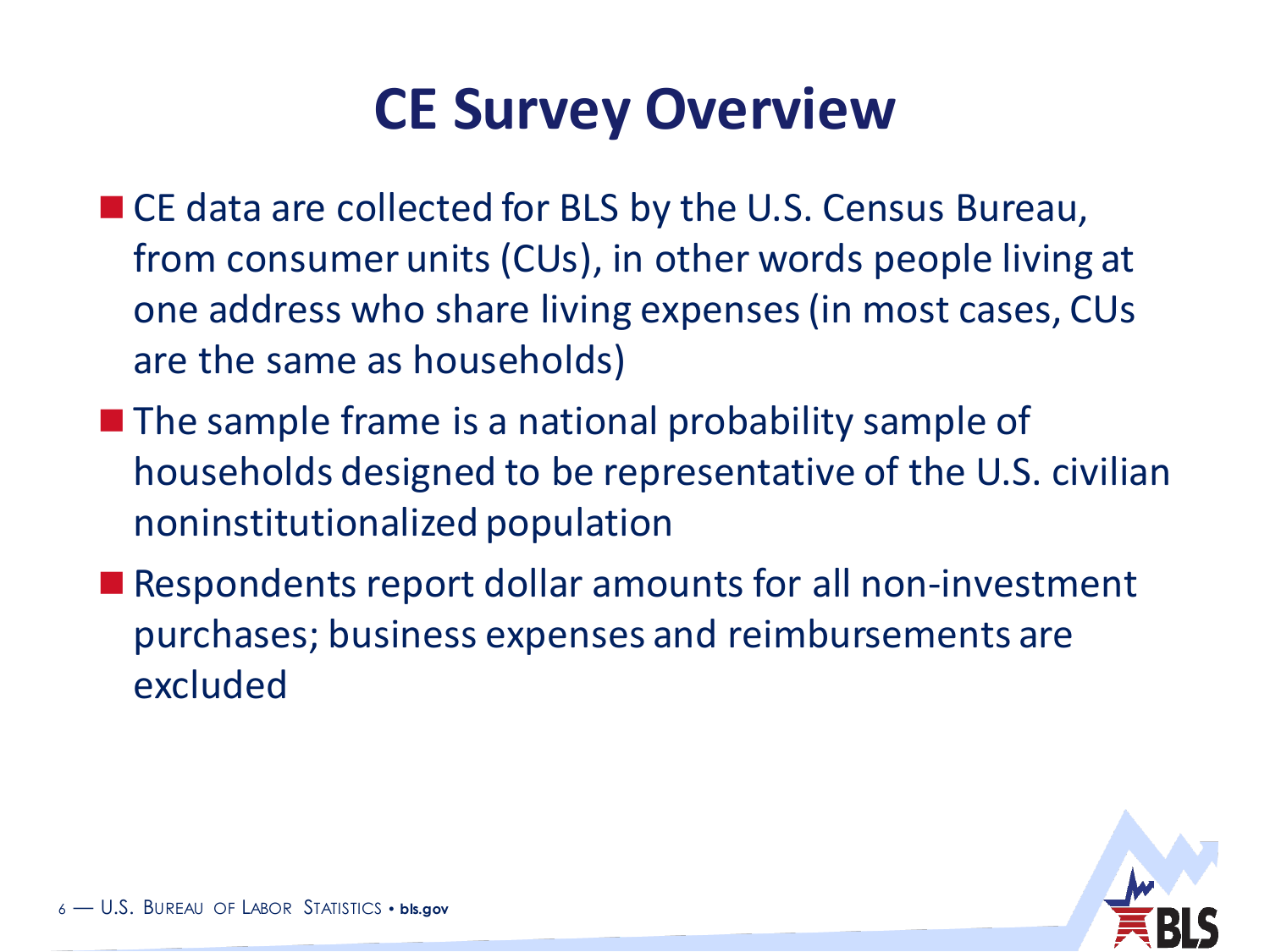### **CE Program Staffing Structure**

#### **Division of Consumer Expenditure Surveys**

- **Branch of Information & Analysis**
- **Branch of Production & Control**
- Branch of Research & Program Development

(incl. **Office of Survey Methods Research** consultants)

**Division of Consumer Expenditure Information Systems**

- Publication & Information Management Systems
- **Expenditure & Income Processing Systems**

### **Statistical Methods Division**

Consumer Expenditure Branch

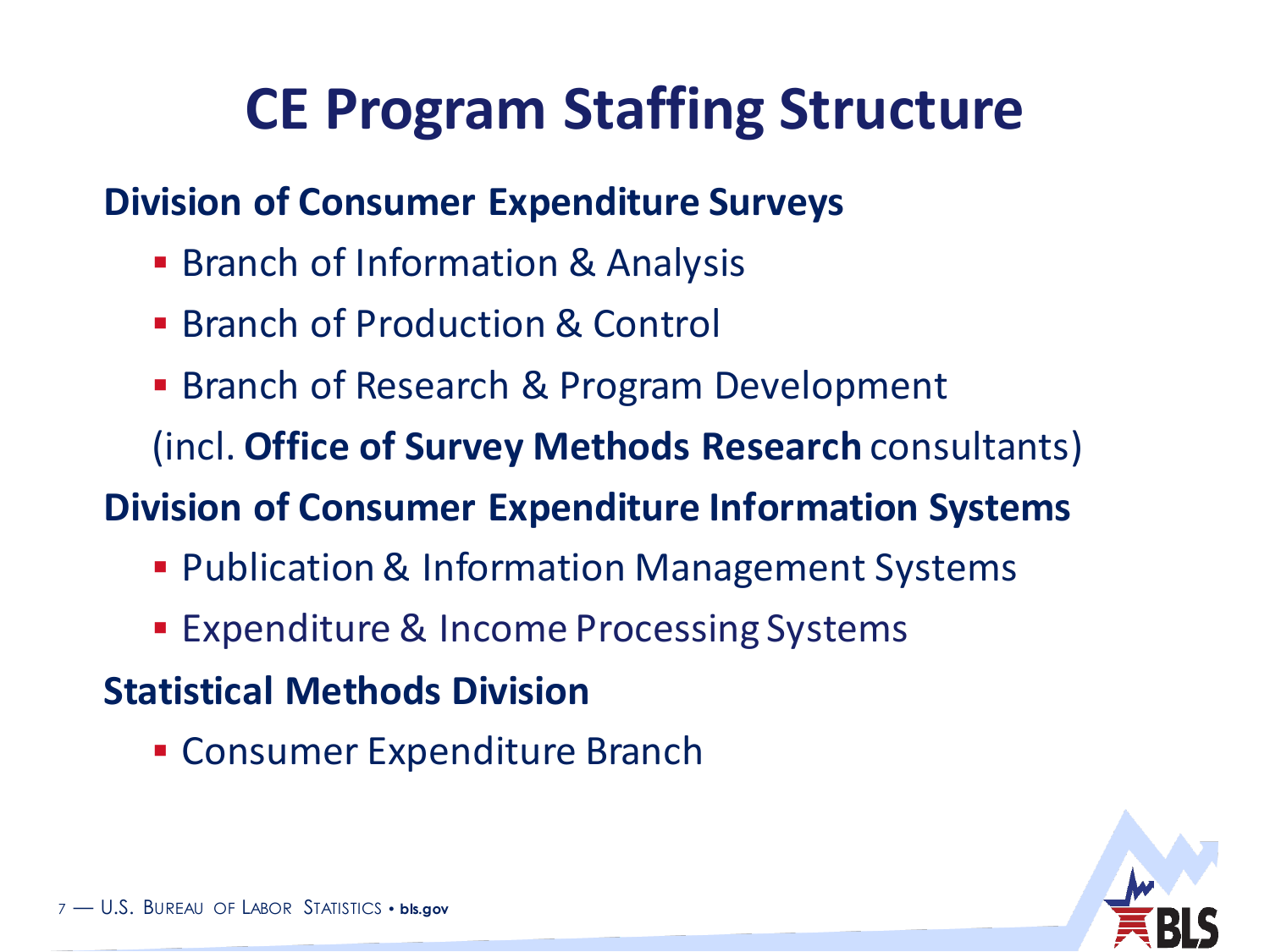### **CE Program Workflow**

- 1. Sampling (SMD, P&C, Census)
- 2. Questionnaire Design and Revisions (P&C, Census)
- 3. Field Procedures and Training (P&C, Census)
- 4. Data Collection (P&C, Census)
- 5. Data Processing and Estimation (P&C, BIA, SMD, CEIS)
- 6. Data Dissemination, Publications, and Outreach (All)
- 7. Methods Research, Development, and Evaluation (BRPD, P&C, BIA, SMD)

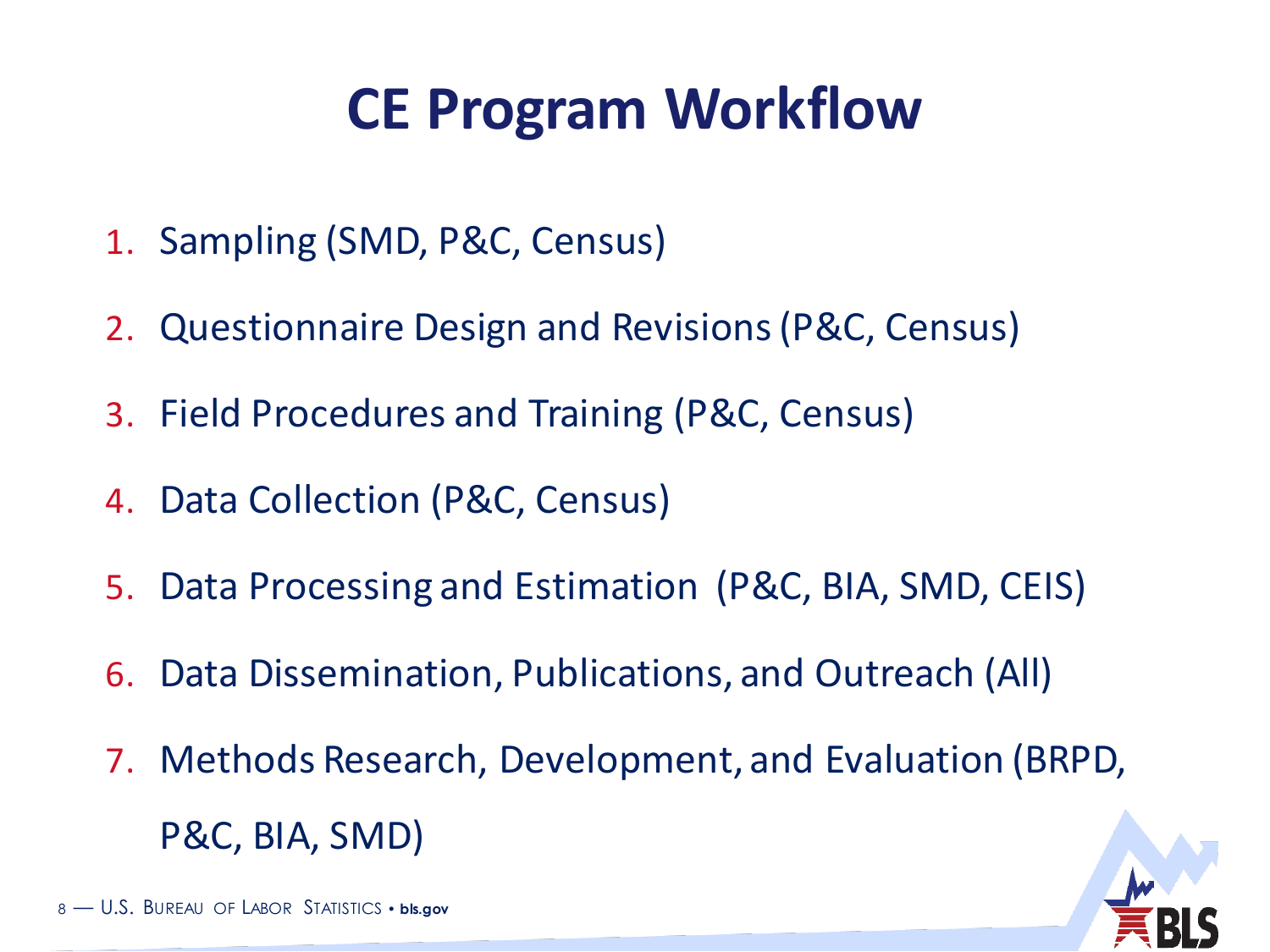### **CE Program Data Products**

- CPI Cost Weights
- **LABSTAT Database**
- **Publications**
- **Public-Use Microdata**
- Restricted Microdata
- **Tables**

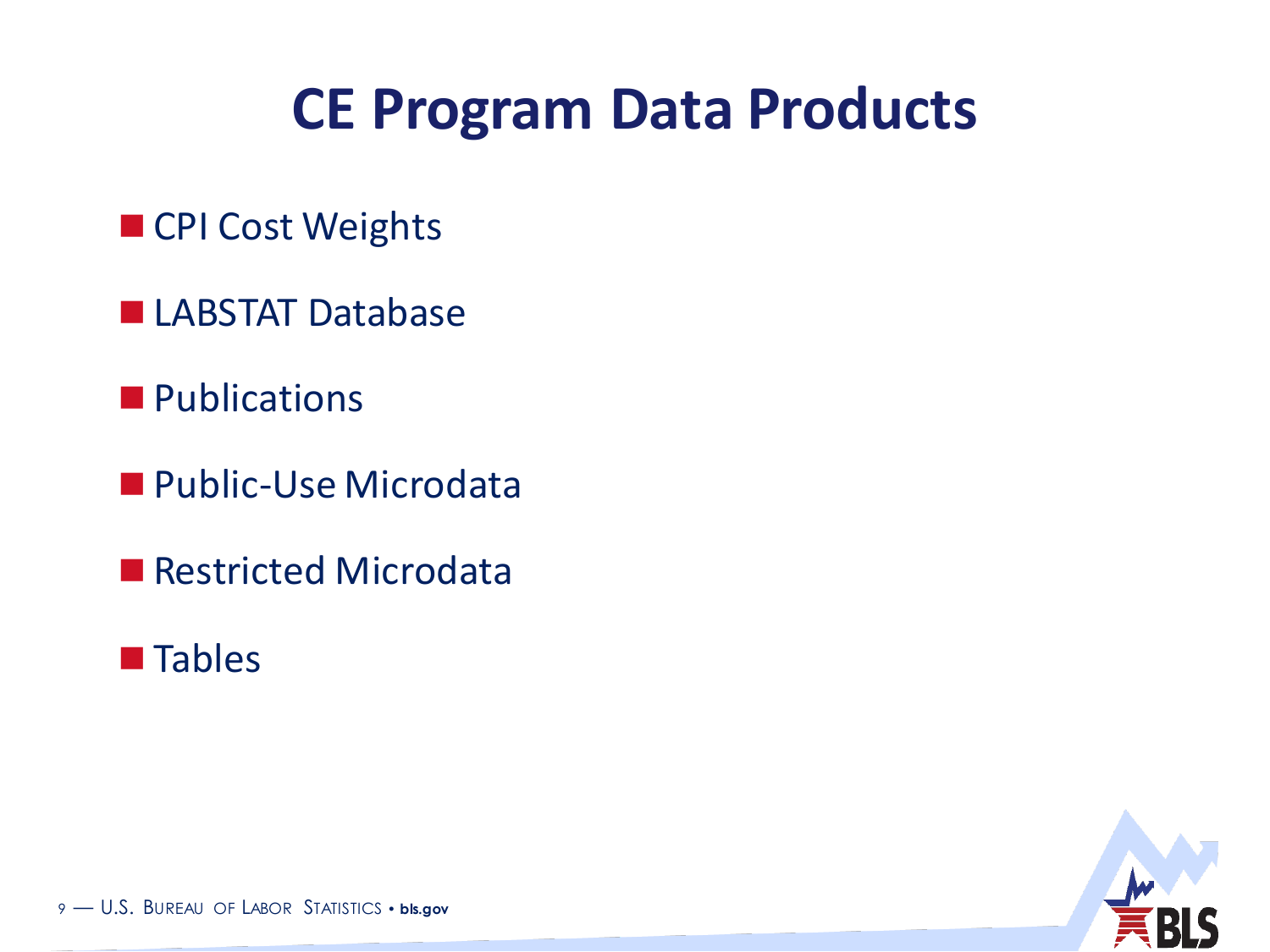### **CE History – Highlights**

- **1888: First BLS expenditure survey**
- 1972: First use of weekly Diary & 3-month recall Interview Census Bureau begins survey collection for BLS
- 1979: Continuous data collection starts
- 2003: Computer Assisted Personal Interview (CAPI) begins
- 2004: Imputation for missing income data implemented
- 2013: Model-based estimation of income taxes introduced
- 2013: 1<sup>st</sup> publication of midyear tables (July 2011 June 2012)
- 2015: Elimination of the first (bounding) interview in Interview
- 2018: State-level weights released for 2016 and 2017 data, regular publication of the Data Quality Profile begins
- **2020**: Pre-1996 PUMD & state-level research tables posted

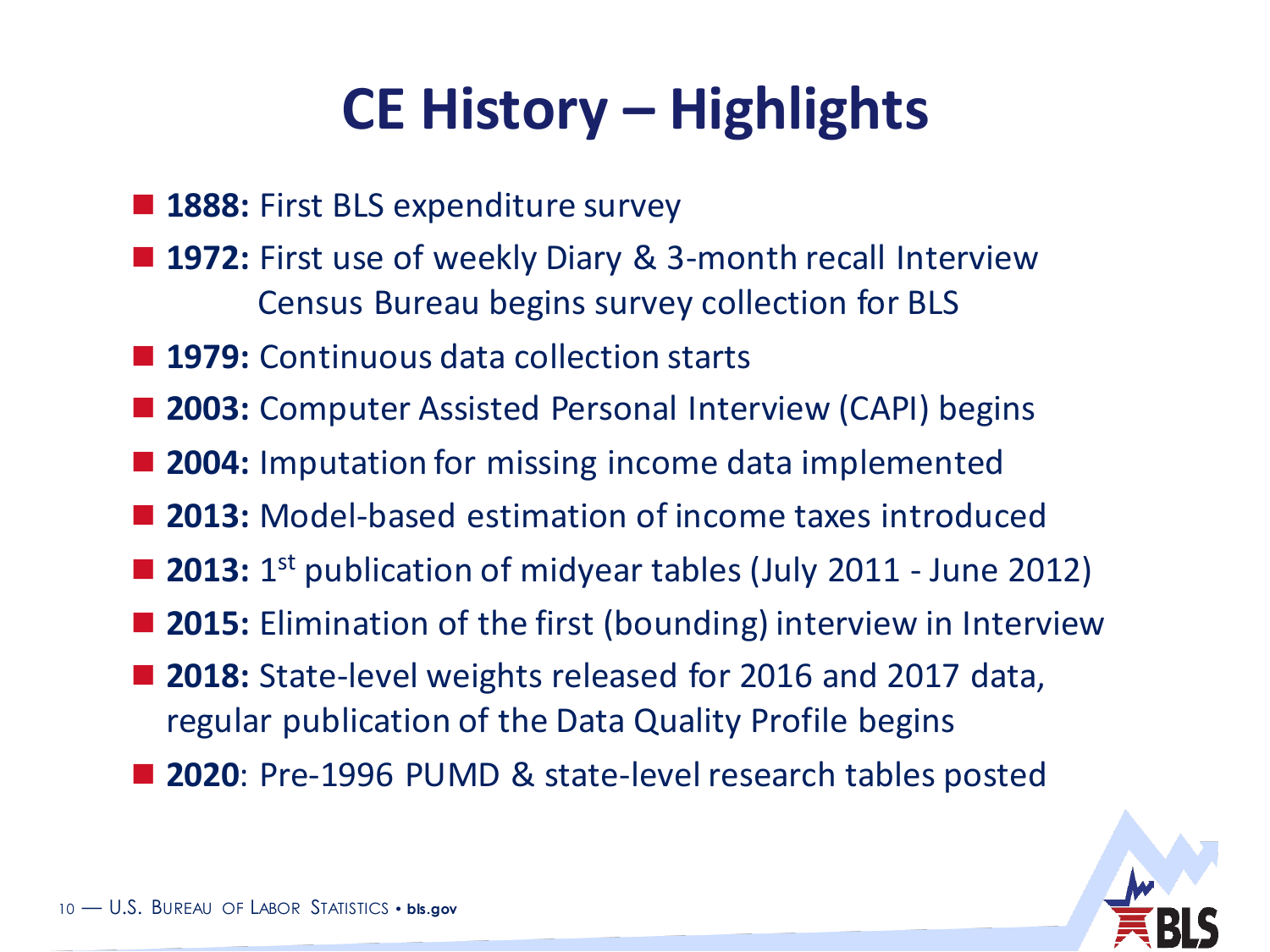### **Topics**

- 1. CE Program Overview
- 2. Annual Program Activities
- 3. CE Data Use

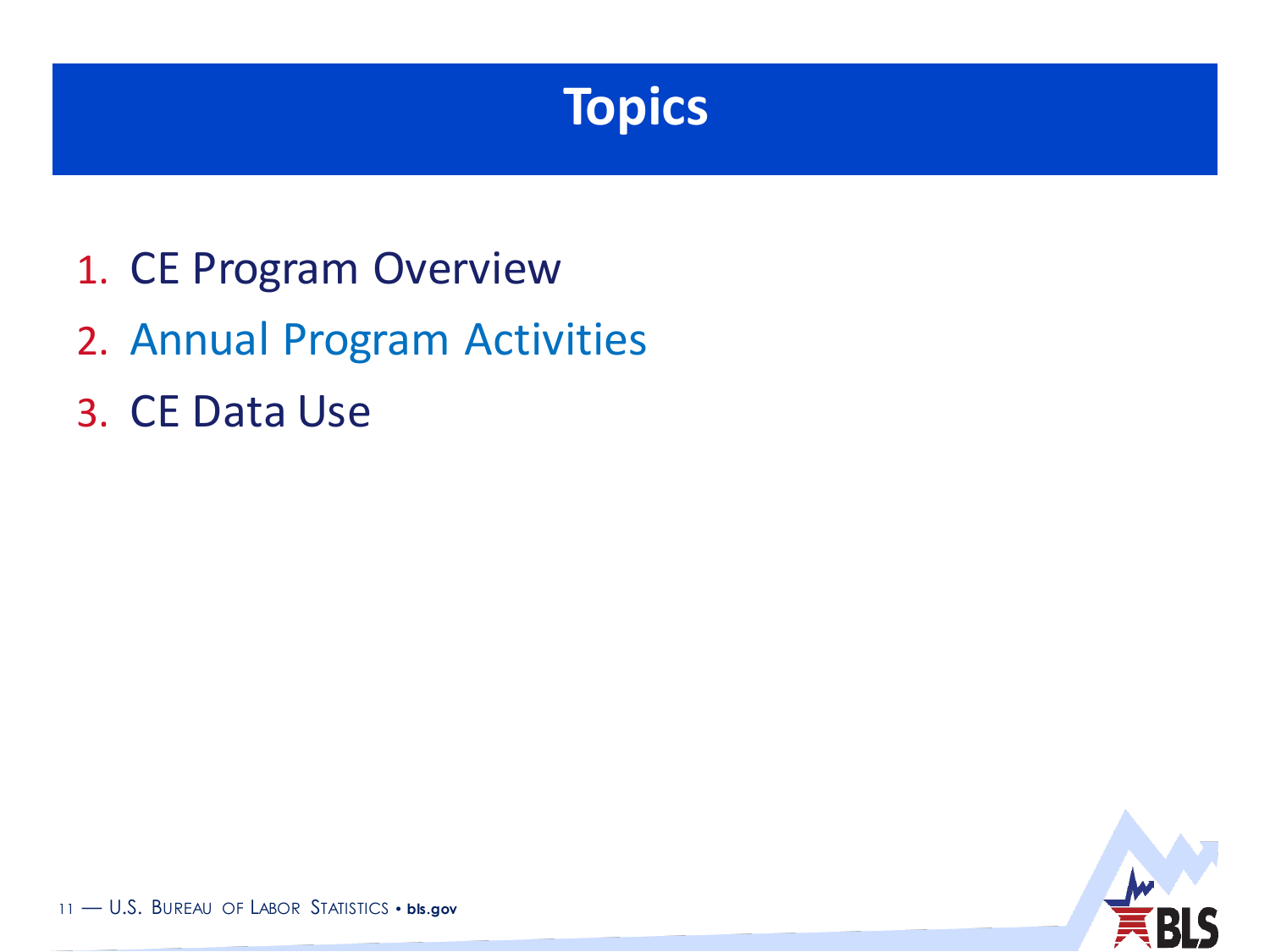### **FY20 Program Activities**

#### **Data Collection**

**IF Inputs for Interview and Diary Survey data collection** protocol changes, training, and questionnaires

#### **Data Processing**

- **Interview and Diary Survey processing (2019 & 2020)**
- **Interview and Diary Survey changes (2019 & 2020)**

#### **Data Dissemination**

- Midyear Tables released in April 2020 (July 2018–June 2019 data)
- Annual Tables/Public-Use Microdata release in September 2020 (2019 data)

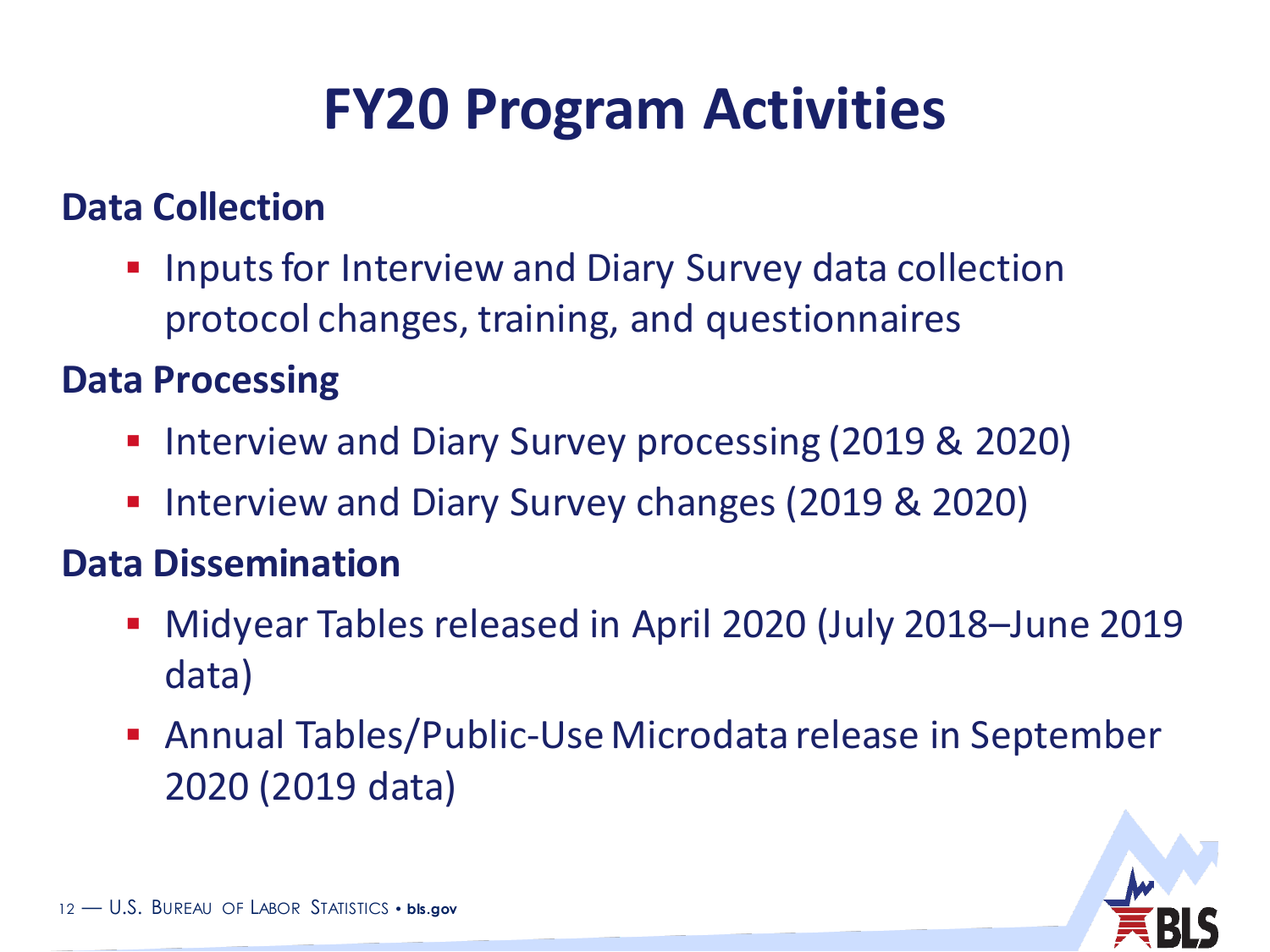### **FY20 Program Activities**

#### **Publications**

- Beyond the Numbers
- Data Comparisons (PCE, CPS, ACS)
- Monthly Labor Review
- Spotlight on Statistics
- Data Quality Profile

#### **Outreach**

- Conference Presentations
- Microdata Users' Workshop
- Survey Methods Symposium

#### **Consumer Expenditure Survey** Anthology, 2005



Department of Labor 5. Bureau of Labor Statistics



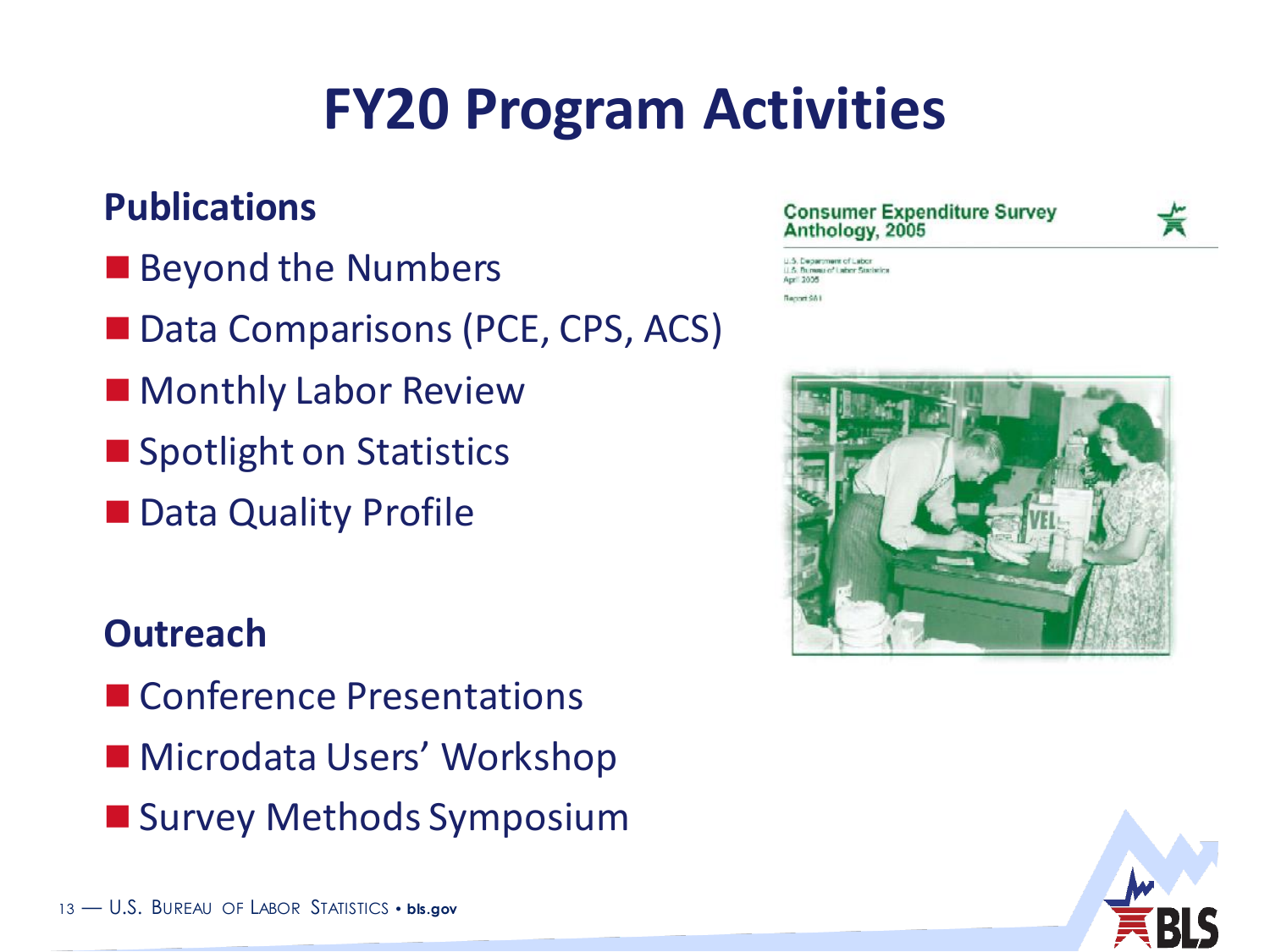### **FY20 Program Activities**

#### **Research**

- Continue CE redesign activities, including fielding, processing, and analysis of the Large Scale Feasibility test of an online diary
- Investigate additional methods to evaluate and reduce measurement error in the CE Survey
- Work with Census to evaluate matched administrative data for potential production use in nonresponse adjustments or imputation models

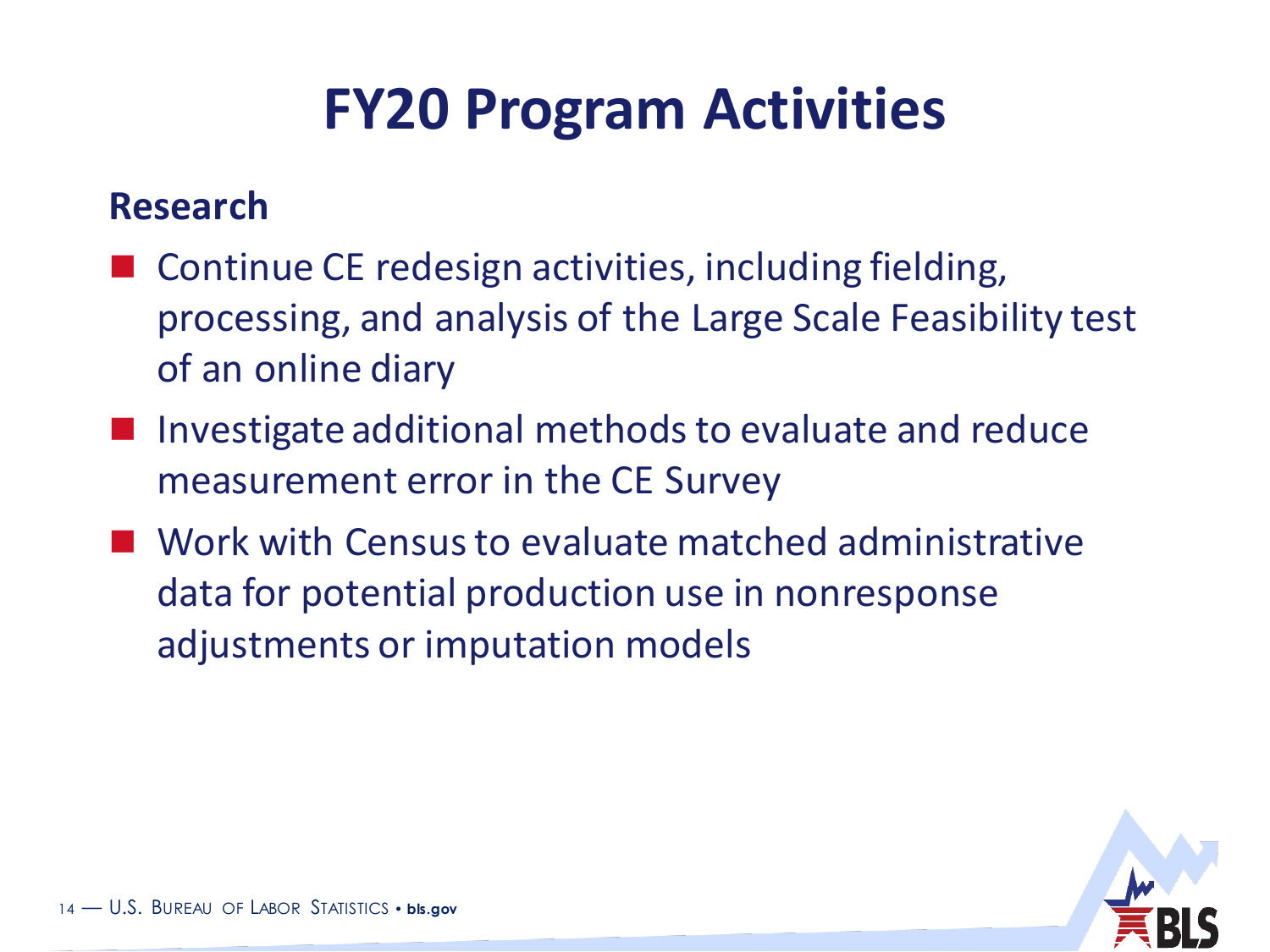### **Topics**

- 1. CE Program Overview
- 2. Annual Program Activities
- 3. CE Data Use

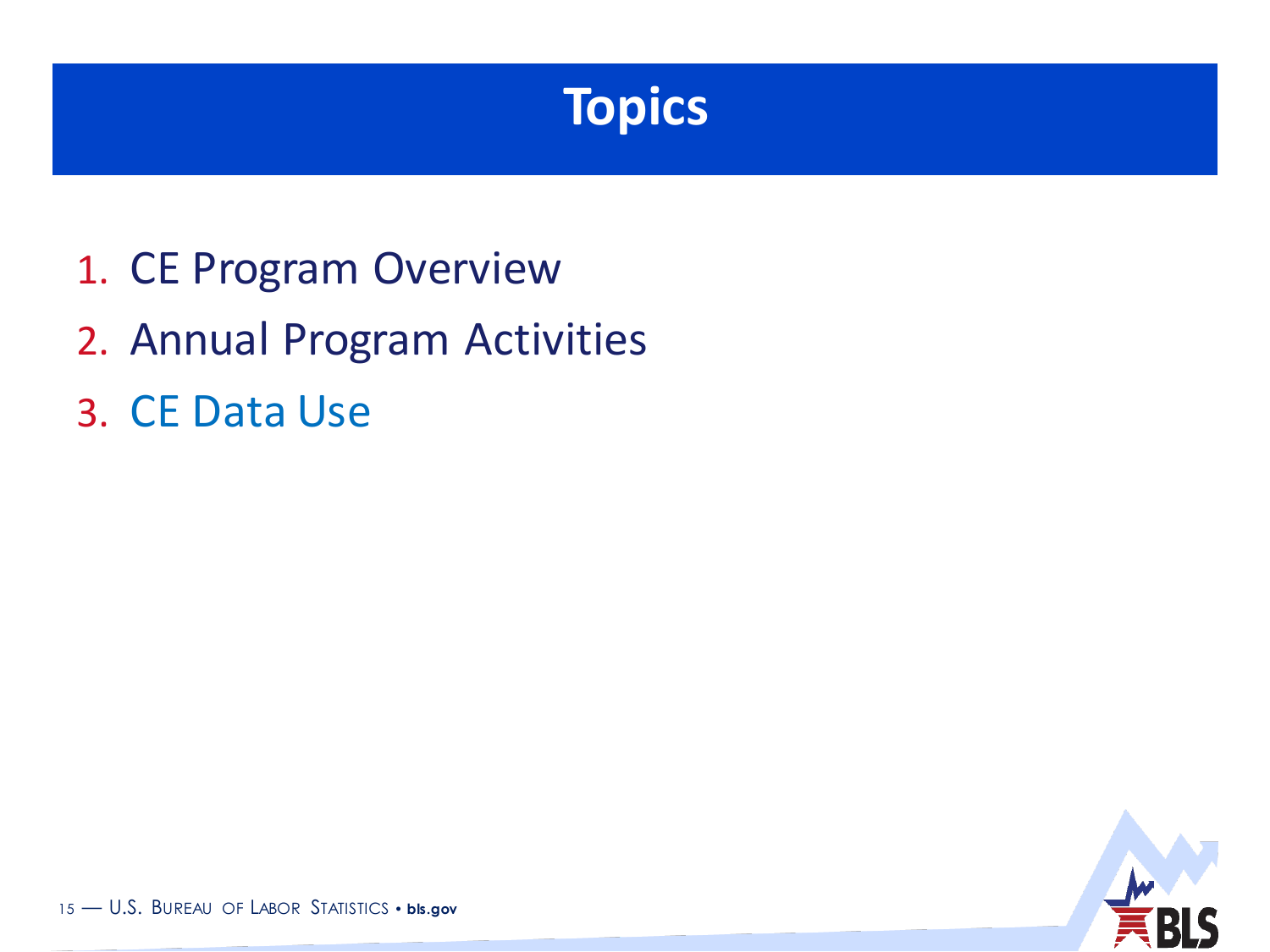### **CE Customers**

- **Bureau of Economic Analysis**
- **Census Bureau**
- Center for Medicare and Medicaid Services
- Consumer Price Index
- Depts of Agriculture; Defense; Health & Human Services
- Internal Revenue Service
- Media, Market Research, & Academic Research



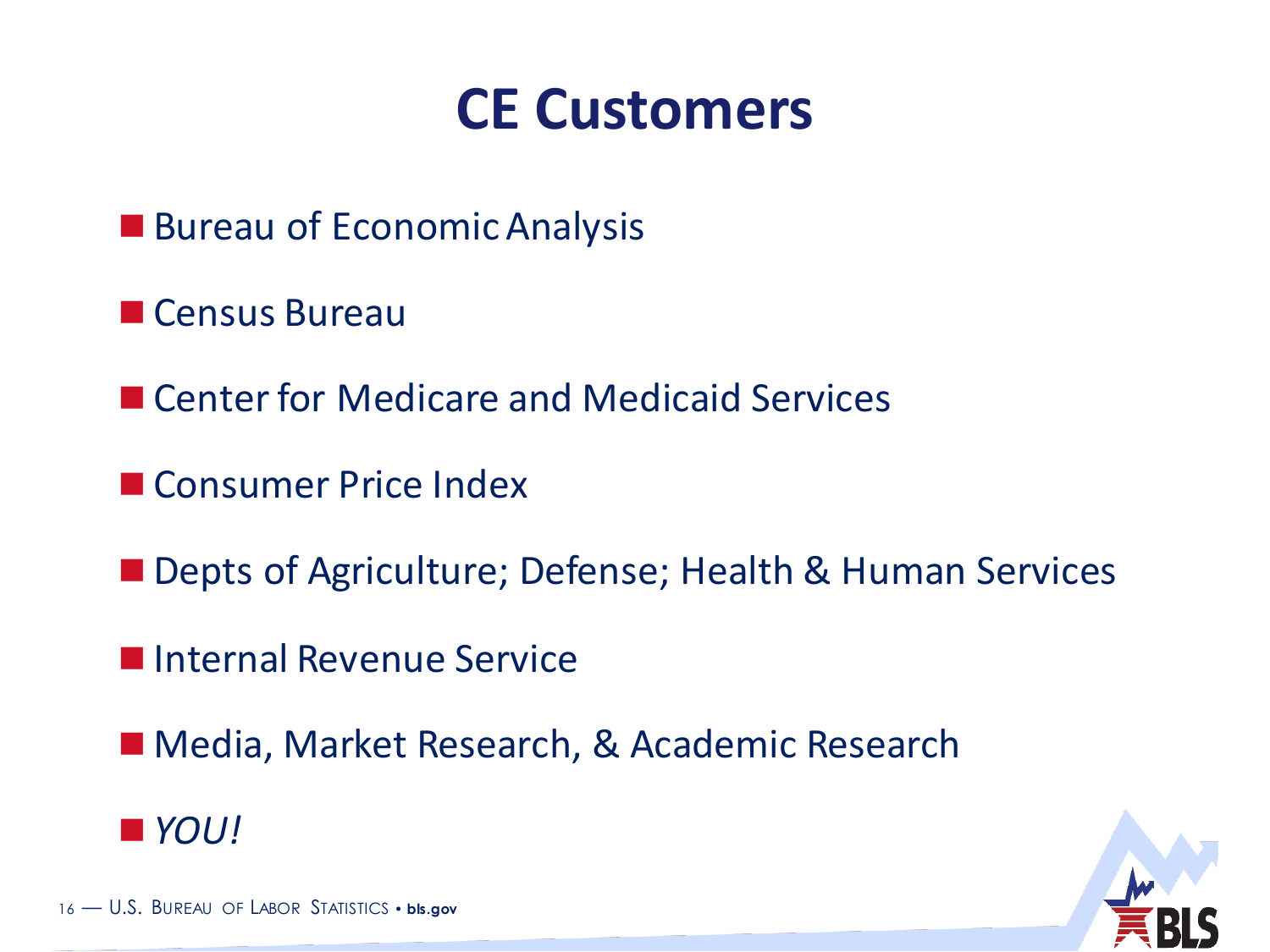## **CE Data in Recent External Publications**

#### **Generational Spending**

- **[Why Do Millennials Hate Groceries?,](http://www.theatlantic.com/business/archive/2016/11/millennials-groceries/506180/) The Atlantic**
- **Regional Spending**
	- **[San Diego ranked No. 1 booziest city in America](https://fox5sandiego.com/2018/10/20/san-diego-ranked-no-1-booziest-city-in-america/), FOX 5 San Diego**
- **Health Care Spending**
	- **[The Financial Burden of Health Care Spending](https://www.kff.org/medicare/issue-brief/the-financial-burden-of-health-care-spending-larger-for-medicare-households-than-for-non-medicare-households/), Kaiser Family** Foundation
- **Policy Analysis**
	- **[Tax Cuts And Jobs Act Begins To Have Positive Impact On](https://www.forbes.com/sites/forbesinsights/2018/03/19/tax-cuts-and-jobs-act-begins-to-have-positive-impact-on-spending-intentions/)** Spending Intentions, Forbes
	- [Annual report on US consumption poverty: 2017 -](https://news.google.com/articles/CBMiTWh0dHBzOi8vd3d3LmFlaS5vcmcvcHVibGljYXRpb24vYW5udWFsLXJlcG9ydC1vbi11cy1jb25zdW1wdGlvbi1wb3ZlcnR5LTIwMTcv0gEA) AEI, AEI

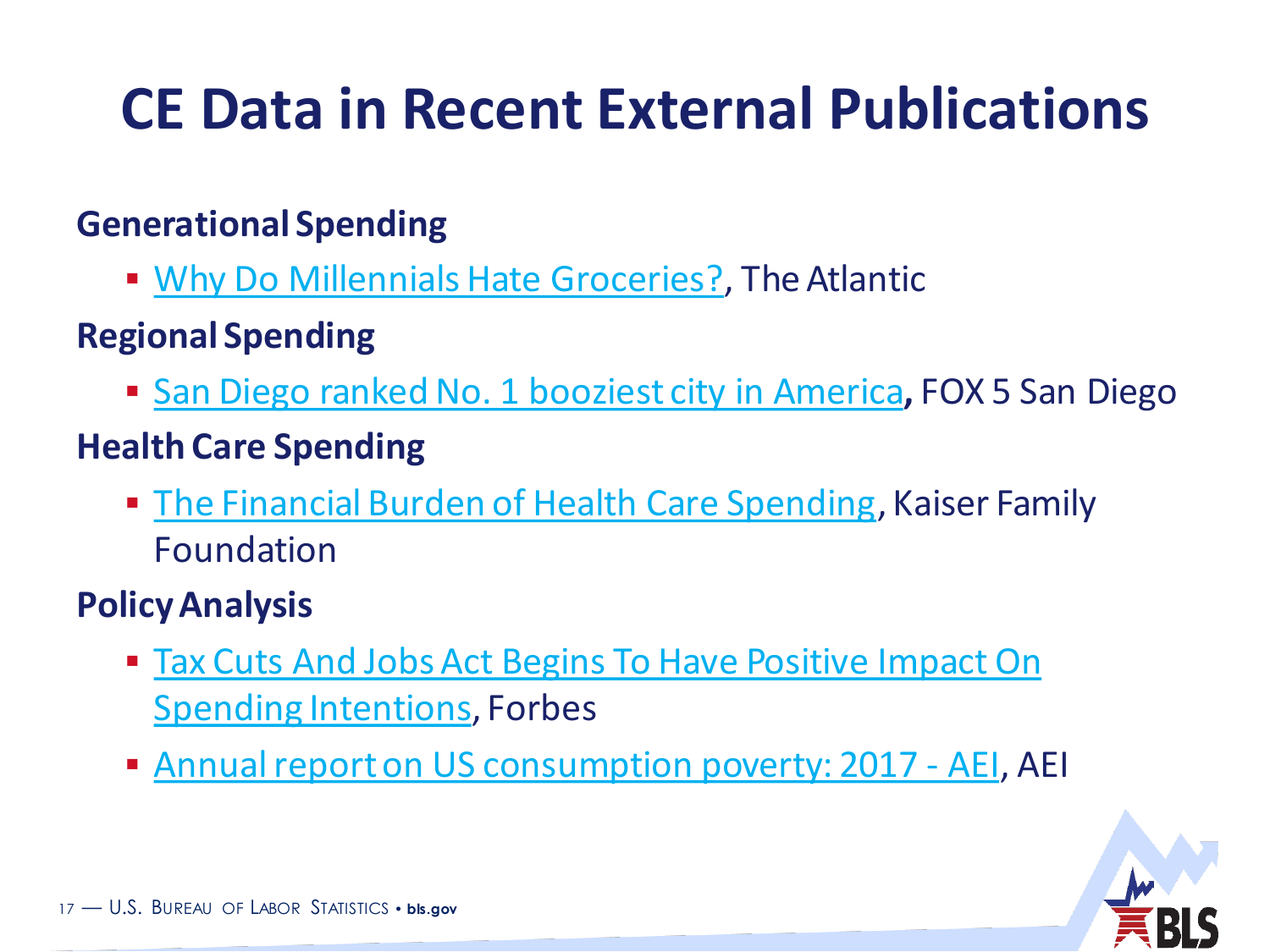### **Top CE Webpages by Views, Jan-Jun 2019**